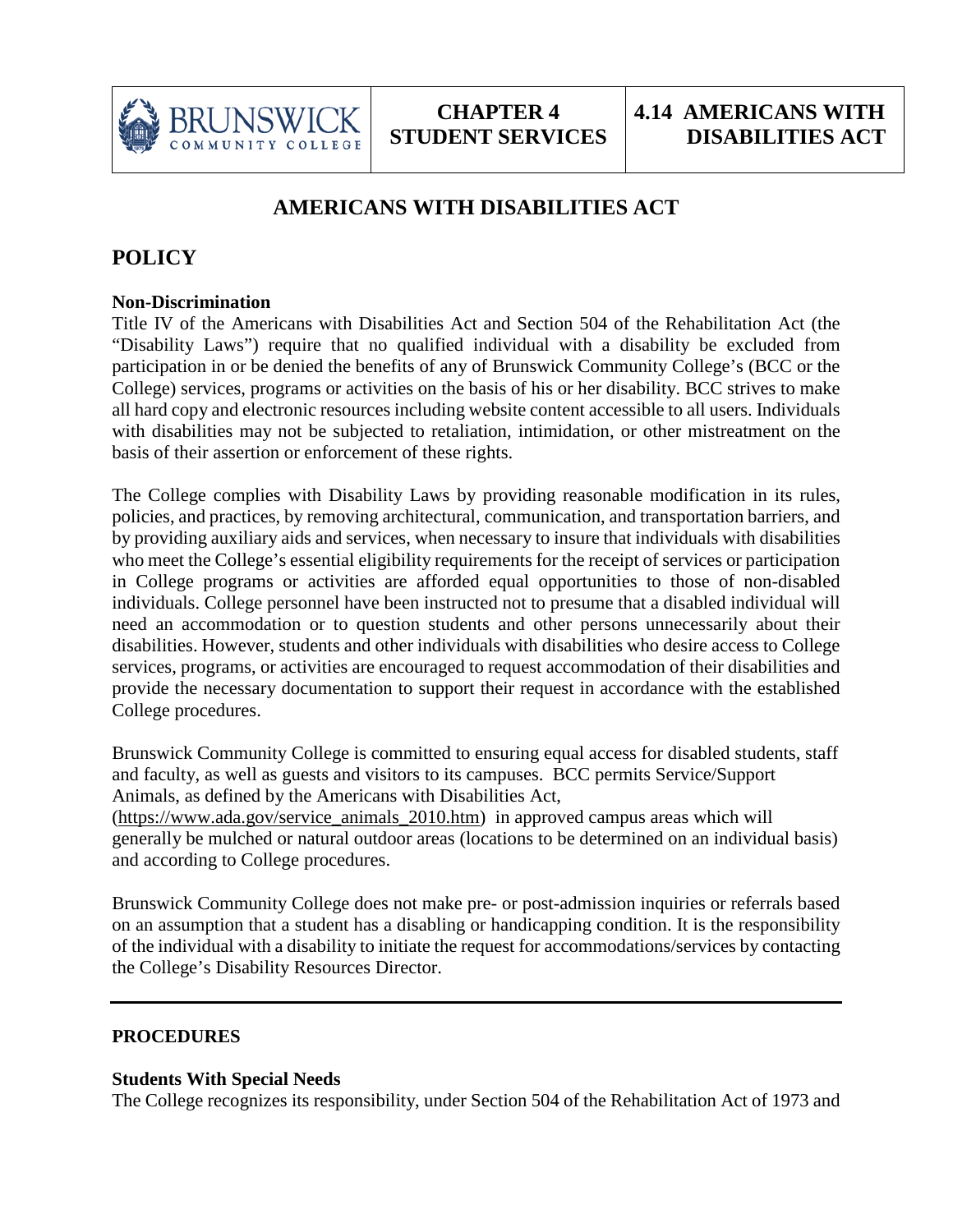

the Americans with Disabilities Act (ADA), to provide equal access to students with special needs. Assistive services may be provided for students with a documented disability. Students are requested to make applications for these services in advance of the semester in which they plan to enroll. Students with special needs are also encouraged to participate in college-related activities, and special services may be provided for these functions when requested. Regular College procedures for applications and admission apply to all students.

### **ACCOMMODATION REQUESTS**

Brunswick Community College believes that an individual knows what is needed to accommodate his/her disability. Some accommodation requests can and should be handled on an informal basis (i.e., asking to sit at the front of a classroom when a visual or hearing impairment will be aided by being closer to the instructor). When a request for accommodation is more extensive and cannot be handled on an informal basis, accommodations should be requested through the College's Disability Resources Director.

#### **A. Requesting Accommodations**

The student or individual seeking accommodations should submit a Disability Accommodation Request to the Disability Resources Director. To allow adequate time to arrange accommodation services, Disability Accommodation Requests, when possible, should be submitted at least 30 days prior to the start of a semester. To receive services, ample documentation must be submitted to support the disability accommodation request. Specific documentation requirements will be established in consultation with the Disability Resources Director.

## **B. Confidentiality**

The College will make every effort to maintain the confidentiality of information pertaining to the individual's disability. College personnel will inform only those persons who need to know of a request for accommodations and of the circumstances surrounding that request.

#### **C. Accommodation Determination**

The College will make every effort to provide you with the requested accommodation or an equally effective accommodation providing access to the particular service, program, or activity, taking into consideration the nature of the service, program, or activity and the financial resources and administrative obligations of the College. Although the College is required to make its services, programs, and activities accessible to persons who meet the essential eligibility requirements, the Disability Laws do not require the College to make all of its facilities accessible to such persons or to provide the student with personal equipment or services to accommodate his/her disability. The Disability Laws also permits the College to deny a request, if the accommodation would result in a fundamental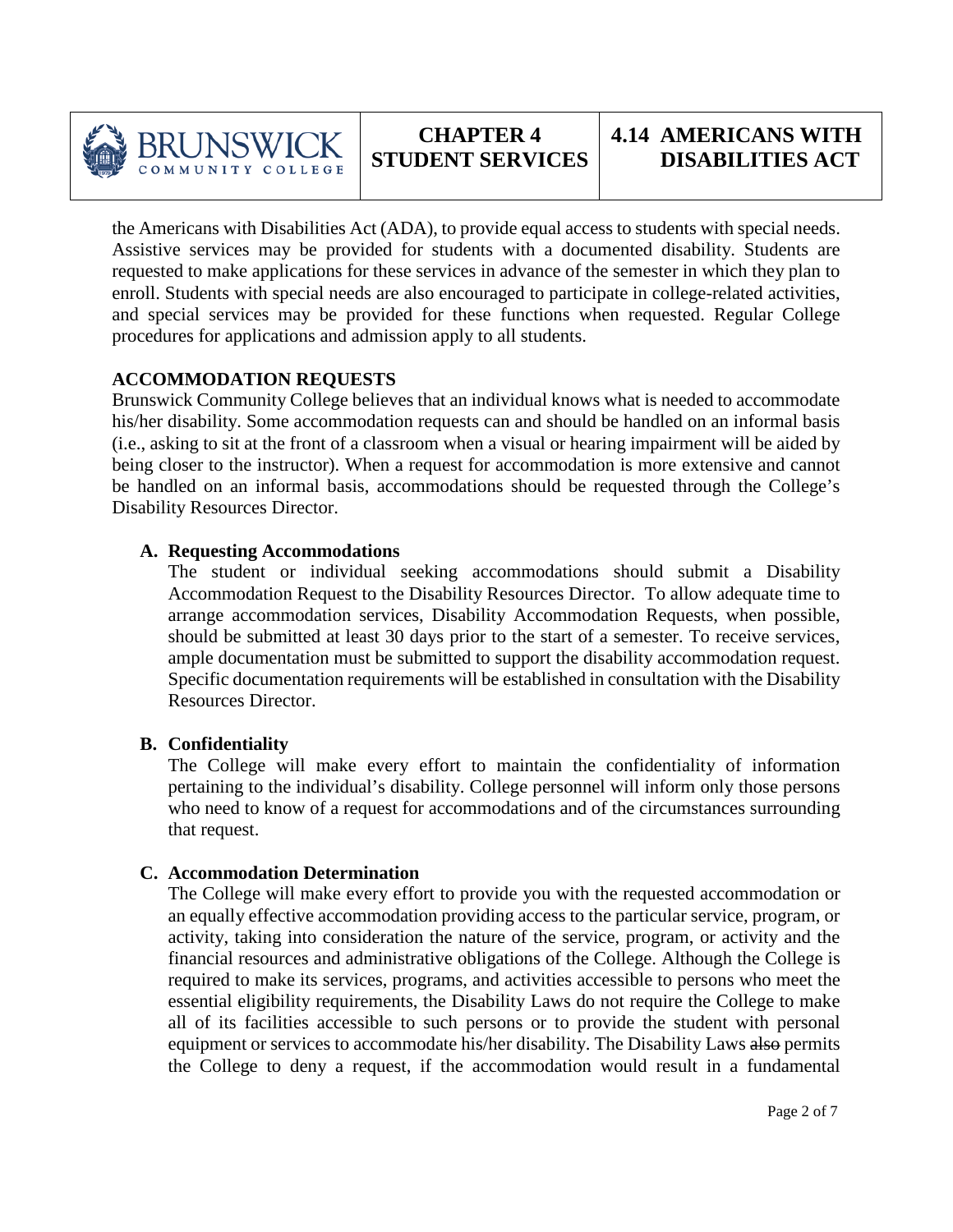

alteration in the nature of a service, program, and/or activity, or if the accommodation creates undue financial and administrative burdens to the College.

Once the determination is made, the Disability Resources Director will notify the individual of the accommodation denial or approval. The Disability Resources Director also notifies the instructors of the allowed accommodation(s) and assists with any arrangements as needed.

#### **SERVICE ANIMALS**

BRUNSWI

COMMUNITY COLLEGE

Students who have a disability that requires the assistance of a Service Animal are permitted to bring such animals to campus. The Owner should contact the Office of Disability Services as soon as he/she is aware of plans to bring a Service Animal to campus. The Office of Disability Services will encourage the Owner to provide documentation of his/her disability and documentation for the need of the Service/Support Animal.

A Service Animal is any dog (or miniature horse) that is individually trained to do work or perform tasks for the benefit of an individual with a disability, including a physical, sensory, psychiatric, intellectual, or other mental disability. The tasks performed by a Service Animal must be directly related to the handler's disability. Examples of service tasks include but are not limited to, assisting individuals who are blind or have low vision with navigation, alerting individuals who are deaf or hard of hearing to the presence of people or sounds, providing non-violent protection or rescue work, pulling a wheelchair, assisting an individual during a seizure, alerting individuals of potential allergens, retrieving items such as medicine or the telephone, providing physical support and assistance with balance and stability to individuals with mobility disabilities, and helping persons with psychiatric and neurological disabilities by preventing or interrupting impulsive or destructive behaviors. [28 C.F.R. S35.104]

If the animal meets the ADA definition of a Service Animal (trained to perform service tasks), then the student may be asked two questions:

- 1. Is this a service animal that is required due to a disability? And
- 2. What work or tasks has the dog or miniature horse been trained to perform?

A Support Animal is a non-service animal selected or prescribed to an individual with a disability by a healthcare or mental health professional to assist with a significant part of a person's treatment process (alleviating the symptoms). An emotional support animal does not assist a person with a disability with activities of daily living, and does not accompany a person with a disability at all times. [28 C.F.R. S 35.104: Fair Housing & Equal Opportunity Notice – HEO-2013-01]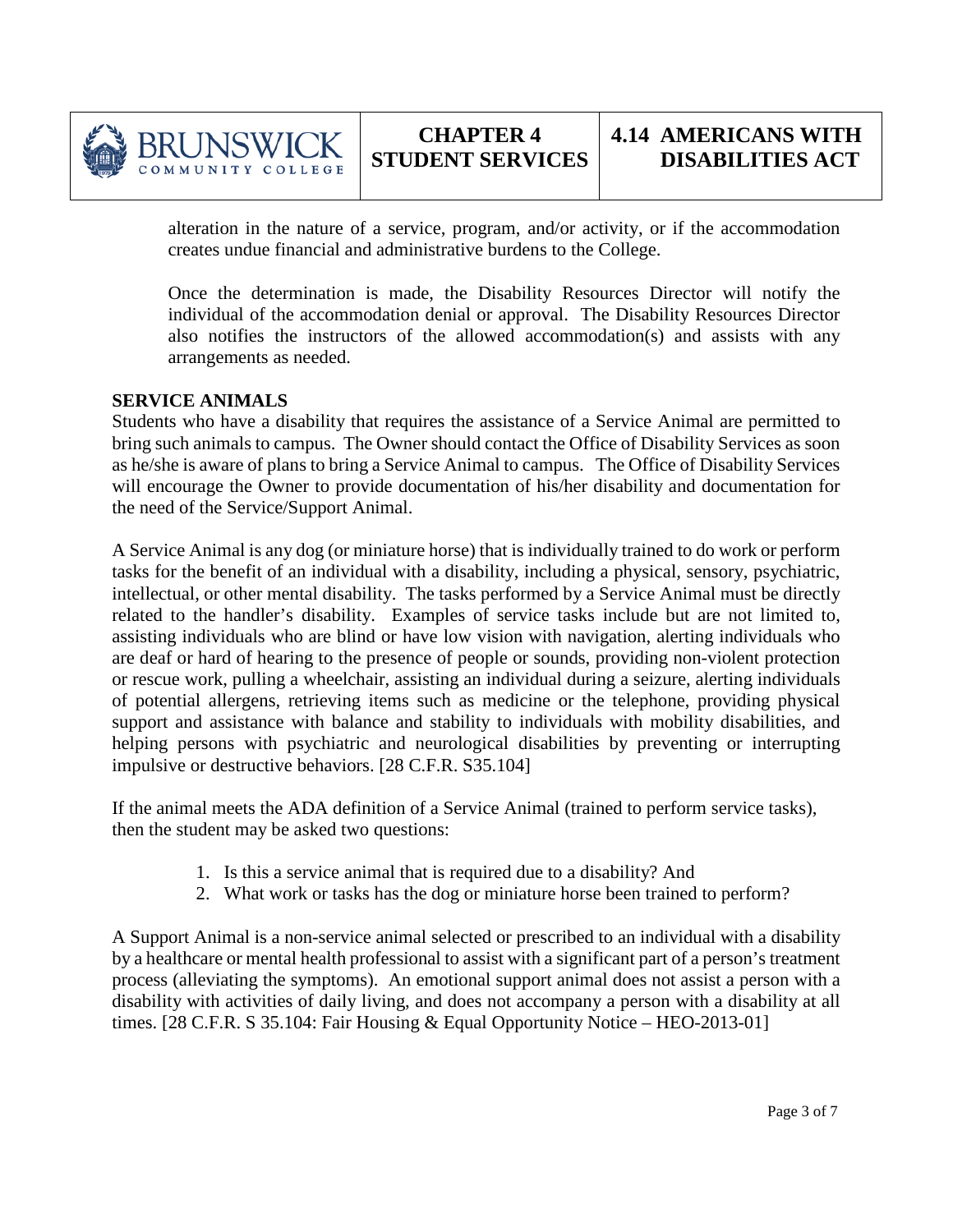

#### **A. Documentation for a Service/Support Animal**

The student requesting permission to have a Service/Support Animal on–campus must provide (from a certified clinician) a letter which substantiates:

- 1. If the Service/Support Animal is required because of a disability, and
- 2. What work or task the Service/Support Animal has been trained to perform  $[28 \text{ C.F.R.S } 35.136(f)].$

The letter must be dated, on the certified clinician's letterhead, and it must provide information establishing the existence of an impairment. The certified clinician's letter should also provide sufficient information concerning the individual's functional limitation to show the work or tasks performed by the animal is related to those limitations. Documentation that does not fulfill the outlined requirements may result in accommodation delay or denial. The letter must also contain an explanation of the tasks or function the animal has been trained to perform as a disability-related accommodation, and the type/description of the animal.

### **B. Conflicting Health Conditions**

Students with medical conditions affected by animals (e.g., respiratory diseases, asthma, severe allergies) are asked to contact Disability Services if they have a health or safety related (fear) concern about exposure to a Service/Support Animal. If possible, the College will address the concern or attempt to make suitable adjustments to assist the individual that has the concern, while protecting the rights of both individuals to a quality learning environment.

## **C. Guidelines for Maintaining an Approved Service or Support Animal on Campus**

1. Care and Supervision

Care and supervision of the animal are the responsibility of the individual who benefits from the support of the approved animal. The person is required to maintain control of the animal at all times. The person is also responsible for ensuring the cleanup of the animal's waste and, when appropriate, must toilet the animal in areas designated (to be determined on an individual basis) by the College consistent within the reasonable capacity of the owner.

- 2. Animal Health and Well-being Vaccination: In accordance with local ordinances and regulations the animal must be immunized against diseases common to that type of animal. Dogs must have current vaccination against rabies and wear a rabies vaccination tag.
- 3. Health

Animals must have an annual clean bill of health from a licensed veterinarian. Documentation can be a vaccination certificate for the animal or a veterinarian's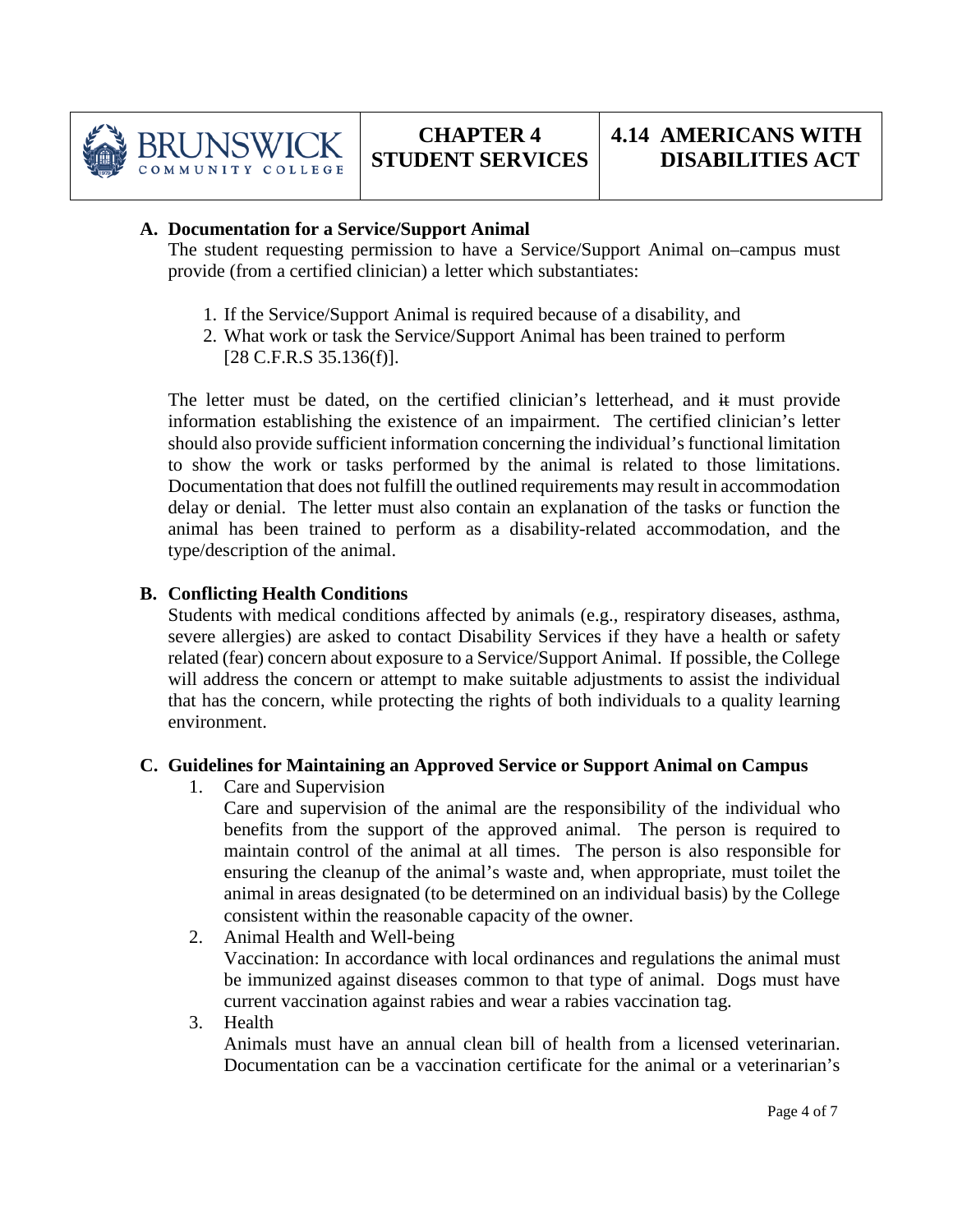

statement regarding the animal's health. The College has authority to direct that the animal receive veterinary attention.

- 4. Licensing The College reserves the right to request documentation showing that the animal has been licensed if required in the local municipality.
- 5. Training Service Animals must be properly trained.
- 6. Leash

BRUNSWI COMMUNITY COLLEGE

> If appropriate, the animal must be on a leash/harness unless the leash/harness would inhibit the animal's ability to be of service.

- 7. Readily Identifiable as a Service Animal Service animals must be readily identifiable as a service/support animal with either a marked vest, collar, or apparatus that is obvious to observers.
- 8. Other Conditions Disability Services may place other reasonable conditions or restrictions on the animal depending on the nature and characteristics of the animal.

## **D. Requirements for Faculty, Staff, Students, and other members of the College.**

Members of the College community are required to allow a Service Animal to accompany its owner at all times and in all places on campus; however, members of the College community shall refrain from:

- 1. Touching or petting a Service or Support Animal unless invited to do so by the owner.
- 2. Feeding a Service or Support Animal.
- 3. Startling a Service or Support Animal.
- 4. Separating or attempting to separate an owner from his/her Service/Support Animal.
- 5. Inquiring about details of the owner's disabilities. The nature of a person's disability is confidential.

## **E. Removal of Approved Animal**

A Service Animal may be excluded from campus, classrooms, or other facilities when:

- 1. The animal's behavior poses a direct threat to the health or safety of others.
- 2. The animal is out of control and the animal's handler does not take effective action to control it.
- 3. The animal is not housebroken.
- 4. The animal's behavior fundamentally alters the nature of the programs, services, facilities, privileges, or accommodations for other learners. If a Service Animal is properly excluded, the individual with a disability shall be given the opportunity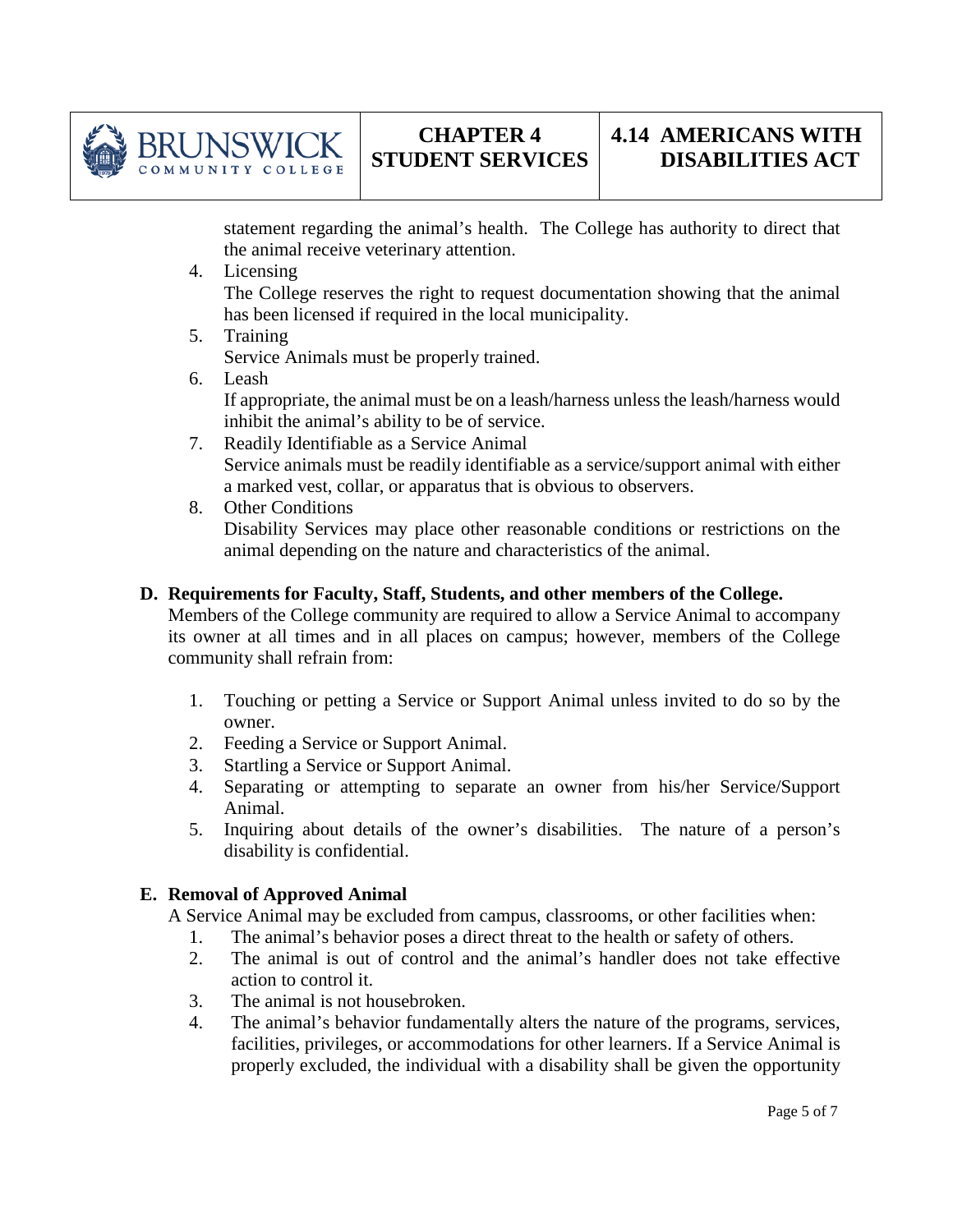

to participate in the service, program, or activity without having the Service Animal on the premises [28 C.F.R. S 35.136(f)].

#### **F. Damage**

Owners of approved animals are solely responsible for any damage sustained to persons or College property caused by their animals.

#### **DEFINITIONS**

Disability – A documented physical or mental impairment that substantially limits one or more major life activities.

Documented Disability Documentation - Disability related documentation that identifies the functional impact of the disability so that effective accommodations can be identified. Common sources of documentation are health care providers, psychologists, diagnosticians, and/or information from a previous school (e.g., 504 or IEP, documents).

Emotional Support Animal – Any animal that alleviates one or more identified symptoms or effects of a person's disability. An Emotional Support Animal is not a "Service Animal" as defined under this policy or the Americans with Disabilities Act (ADA). [https://www.ada.gov/regs2010/service\\_animal\\_qa.html](https://www.ada.gov/regs2010/service_animal_qa.html)

Hearing  $\log - A$  hearing dog is a dog that has been trained to alert a person with significant hearing loss or who is deaf when a sound, such as a knock on the door occurs.

Identification Card – A College issued Identification Card stating the Service Animal is registered with the Office of Disability Services.

Person with a Disability – A person with a physical or mental impairment that substantially limits one or more of the major life activities; or being regarded as having such an impairment.

Pet – A domestic animal kept for pleasure of companionship and excluded from the definitions of "Emotional Support Animal" and "Service Animal". Pets are not permitted on College property or in College buildings and shall not be permitted as a reasonable accommodation for otherwise eligible students, staff or faculty.

Reasonable Accommodation – An adjustment to a class, program, or job requirements that would allow a qualified individual with a disability to participate in the class or program or to perform the essential functions of a position, without fundamentally altering academic, conduct or performance requirements.